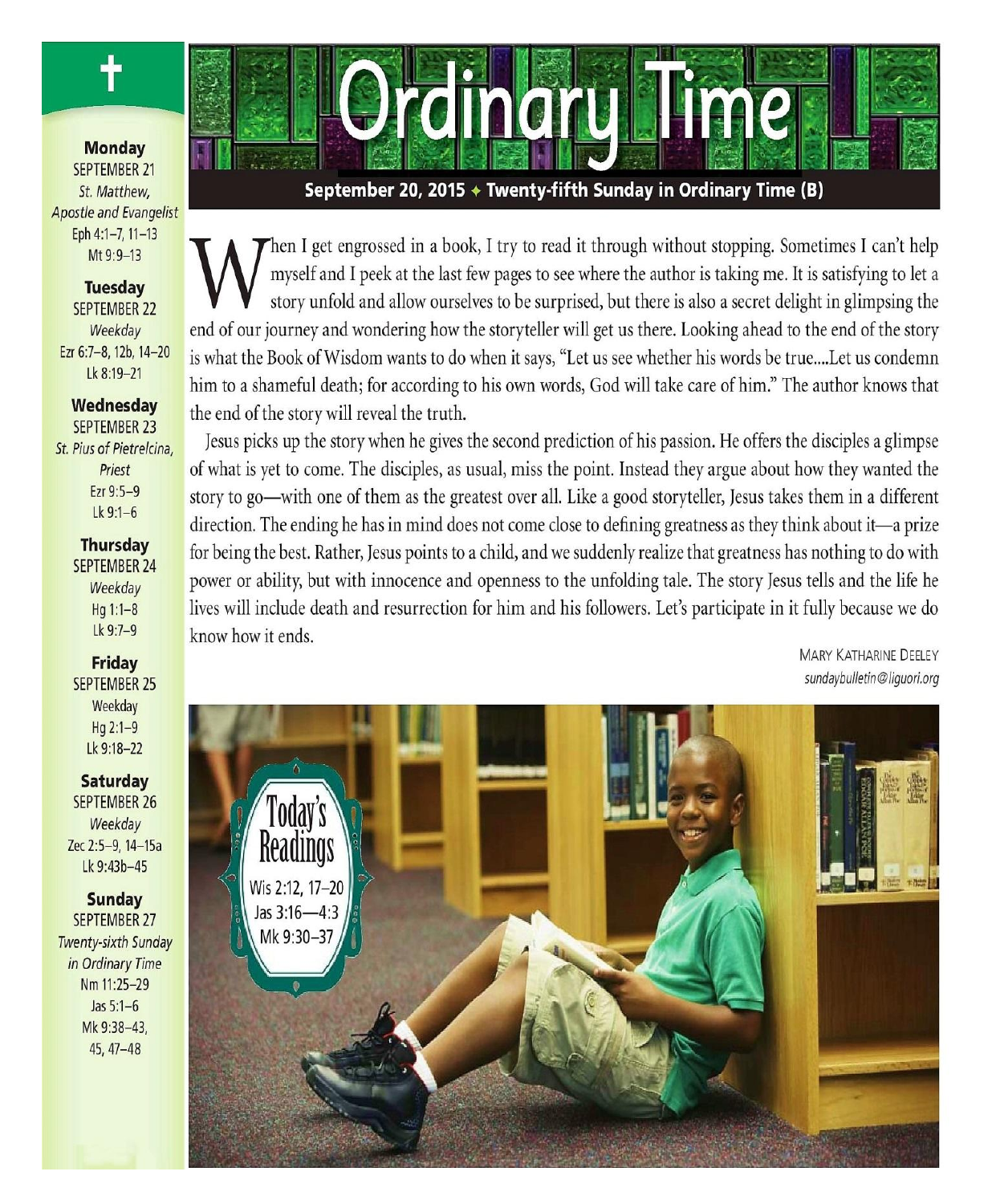

*25 th* **Sunday In Ordinary Time**

*September 20, 2015* 



# *St. Ann Catholic Church & Our Lady of Chartres Mission Pastor: Reverend Khoa P. Vo*

*Office: 228-832-2560, Fax: 228-832-3140 Hours: Monday-Friday 9am-4pm.*  **Web: www.stannparishlizana.org --- Email: [stanncatholic@bellsouth.net](mailto:stanncatholic@bellsouth.net)**



EUCHARISTIC ADORATION Every Friday Adoration from 8:30 a.m. to 9:30 a.m SACRAMENT OF RECONCILIATION Both Before Mass and by Appointment. *Mass Schedule for this Week*  Our Lady of Chartres Mass Schedule Sun 7:30 am Our Parish Family St. Ann Mass Schedule & Intentions Sat 5:00 pm Our Parish Family Sun 9:00am Our Parish Family

Mon 8:00 am +Fr Pete Tues 8:00 am +Fr Pete Wed 6:00 pm Mr & Mrs B. Moran Thu 8:00 am Mr & Mrs J. Pierce Fri 8:00 am+Fr Pete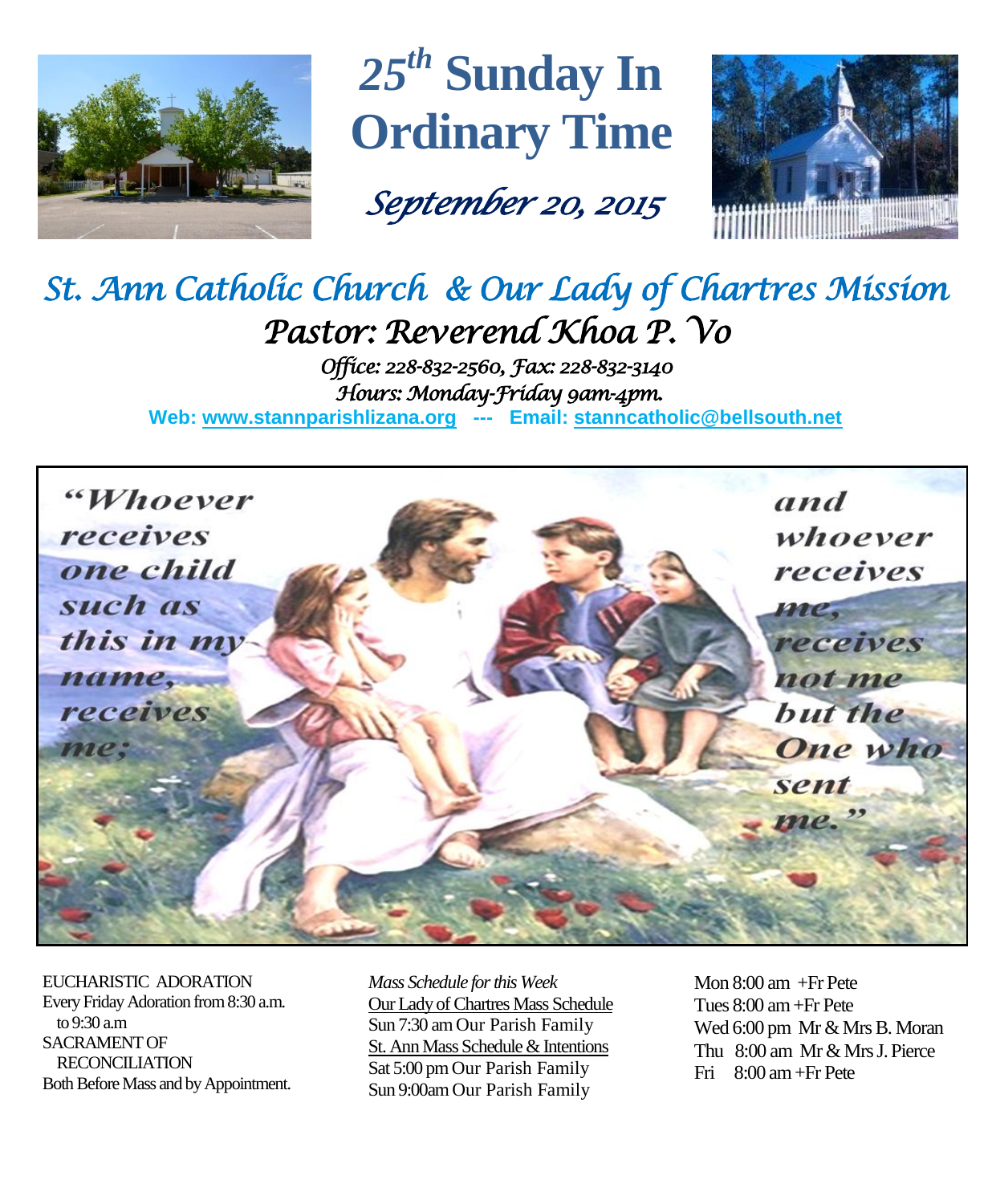# *From Father Khoa's Desk...*

## *Dear Parishioners and Friends,*

"If anyone wishes to be first, he shall be the last of all and the servant of all." This saying of Jesus was very contrary to popular thinking during his time and continues to be unpopular in our own time, in our own communities and in our homes. Jesus embraces a child and tells his disciples that whatever we do to one of these little ones we do to him. A child is vulnerable, in need of food, shelter, protection all to be provided by another or others. At the same time the child can be stubborn, obnoxious, and hard to deal with in daily life. Regardless, Jesus calls us to embrace one another with love and patience. This doesn't mean we approve of others choices or actions but we are called to work with one another and to serve each other. Yes, we ultimately are called to be servants if we are to inherit the kingdom of God. Perhaps we can reflect on how we serve one another and outdo one another in showing kindness, beginning in our own homes.

**Pope Francis will begin his 6 day visit to the United States this Tuesday, September 22nd**. It will be a busy week for him. He will visit with President Obama, canonize Junipero Serra, an 18th century Spanish Franciscan missionary, and address a joint meeting of Congress. He will then fly to New York and address the U.N. General Assembly. He then flies to Philadelphia and will participate in the World Meeting of Families. A million people are expected to attend Pope Francis' closing Mass on September 27, which will be held on the steps of the Art Institute of Philadelphia. I'm sure that Pope Francis will focus on God's compassion and love, and on our responsibility to love one another. His priorities are helping the poor, protecting the environment, and bringing peace to a troubled world. Please pray for a safe trip for our

Holy Father and that we as Americans will be listening to his message.

This weekend is **Catechetical Sunday.**  The word "catechesis" (cat: all, and echesis: echo) means "to echo wholly." Literally, we are to echo the good news of Jesus Christ to the world. This is not a suggestion; it is a command of our Lord. Some people are called and set apart in our communities as catechists, those formally trained and charged with passing on the Gospel to children and adults, inside and outside of our communities. On Catechetical Sunday, we acknowledge them and remind ourselves of the need for formation and growth in all of us. To be a catechist is a privileged calling, and today be sure to say "thank you" to one in our community. May God bless us all!

## *Have a great week! May God bless all of us!*

## **...Fr. Khoa**

**This Weekend** is the Special Diocesan Collection for **the International Seaman Center.**

### **Diocesan Wedding Anniversary Mass**

The annual Wedding Anniversary Mass is scheduled for Sunday, Oct. 11, 2015 at 2pm at the Nativity of the BVM Cathedral. Couples celebrating 25, 30, 35, 40, 45, 50, 55 years of marriage or more are welcome to attend this event. The deadline for registration by mail is Sept.  $25<sup>th</sup>$ . Registration Forms are located in the back of the church. Please note that registration by email or fax will not be accepted.

*Bible Study:* We are studying *the mass***.** Please join us. Classes are on **Wed 6:30-8 pm, and on Thur from 9-10:30am at the office**. For more information, please contact **Ruth Schonewitz and Henrietta Ladner.**

**Garage Sale:** on Saturdays October 10 and 17. Please contact **Beverly** and **Loretta**. Thank you.